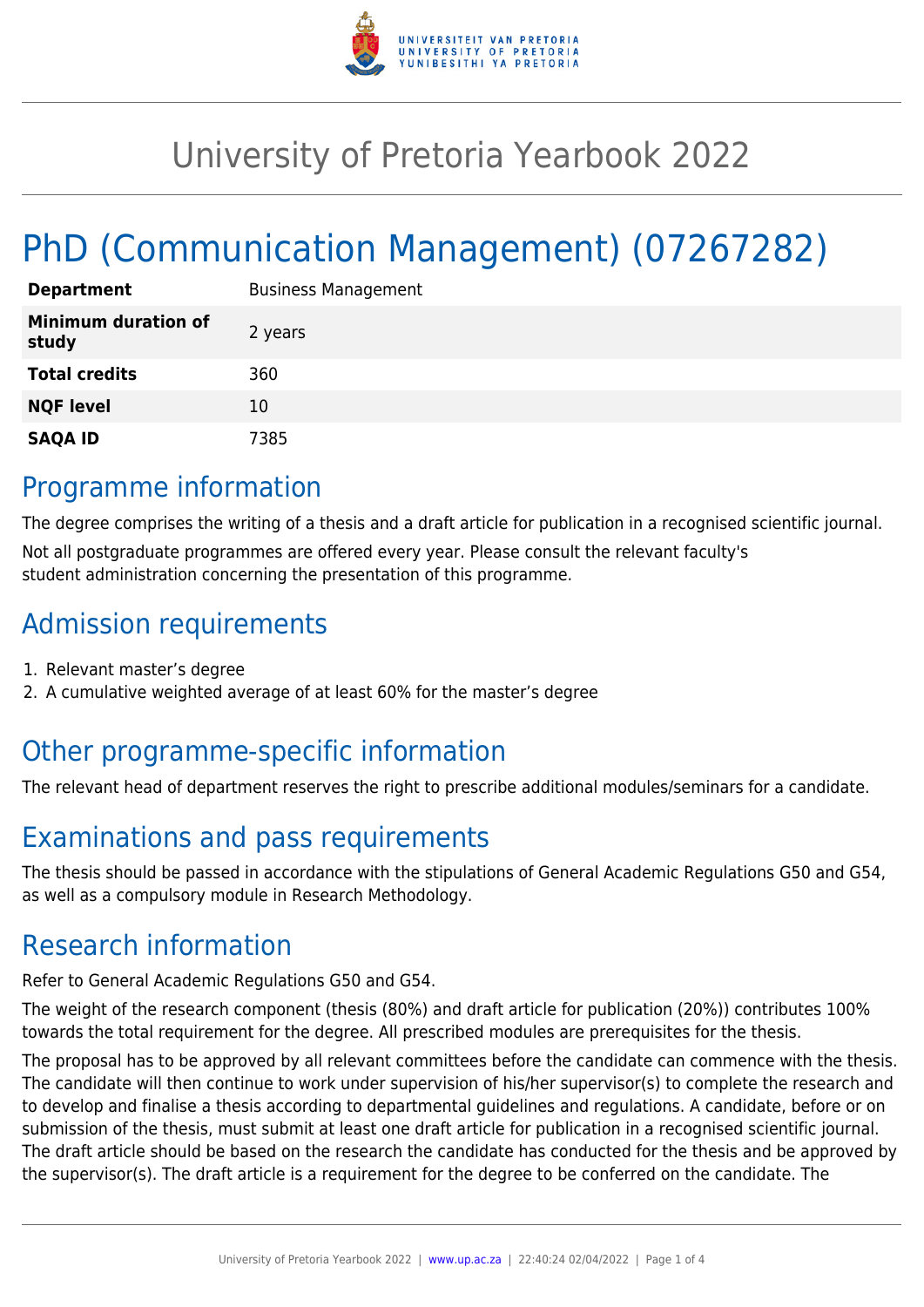

candidate has to give advance notice, in the appropriate format, about his/her intent to submit the thesis.

If a candidate fails any of the exemption assessments, the head of the department reserves the right to specify additional modules and to register him/her for EBW 900 (Research proposal) until he/she has met the specified requirements.

The research component comprises the writing of a thesis and a draft article for publication. A two-page outline proposal has to be submitted to the head of the department. Upon approval of the proposal, a supervisor(s) will be appointed. The candidate will work under the guidance of his/her supervisor to develop a detailed research proposal according to the departmental guidelines. The proposal has to be approved by all relevant committees before the candidate can commence with the thesis. The candidate will then continue to work under supervision of his/her supervisor to complete the research and to develop and finalise a thesis according to departmental guidelines and regulations. An oral defence of the thesis may be required as part of the final examinaton.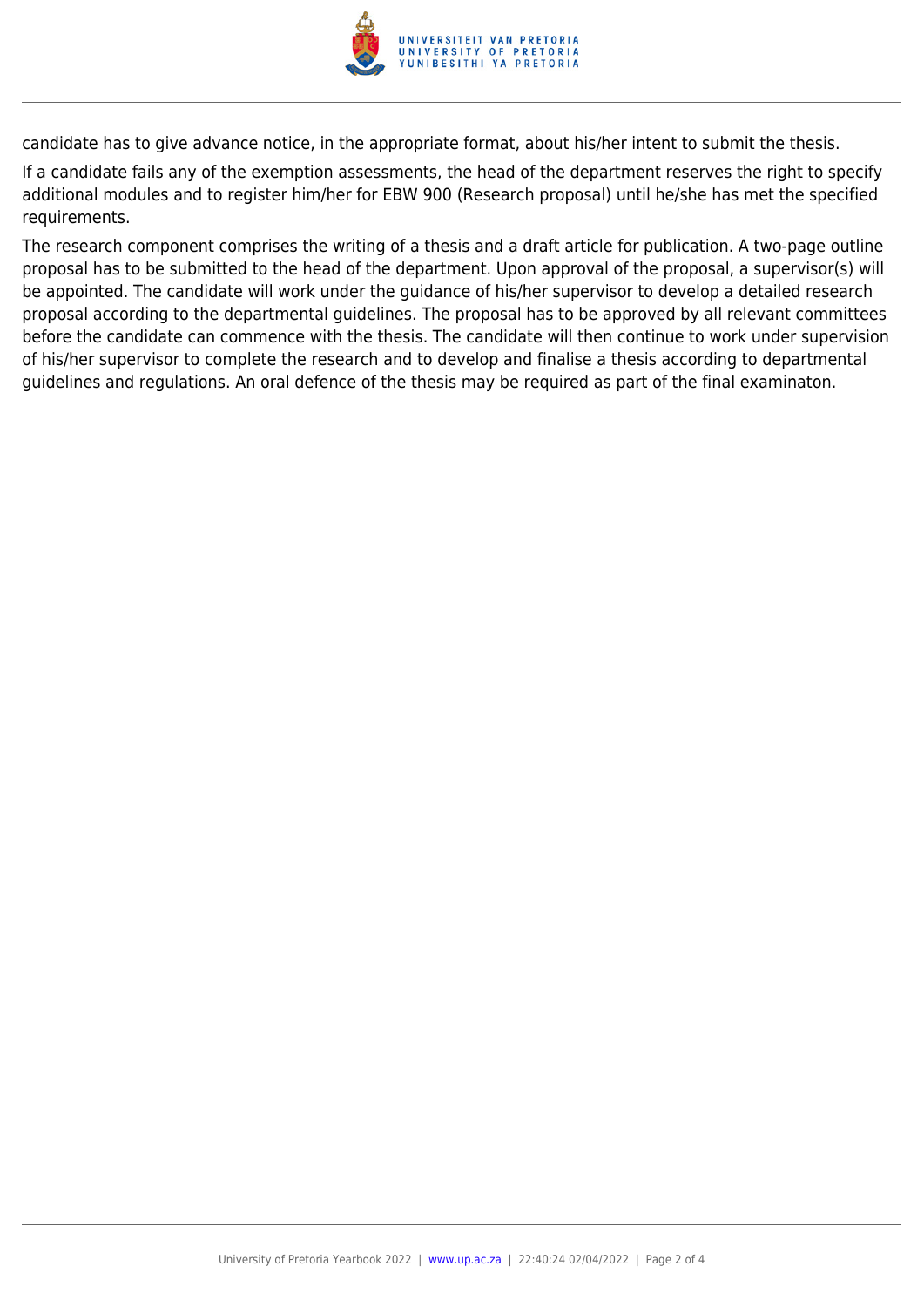

### Curriculum: Year 1

**Minimum credits: 360**

### **Core modules**

#### **Thesis: Communication management 995 (KOB 995)**

| <b>Module credits</b>         | 360.00                         |
|-------------------------------|--------------------------------|
| <b>NQF Level</b>              | 10                             |
| <b>Prerequisites</b>          | <b>OBS 900</b>                 |
| <b>Language of tuition</b>    | Module is presented in English |
| <b>Department</b>             | <b>Business Management</b>     |
| <b>Period of presentation</b> | Year                           |
|                               |                                |

#### **Module content**

The weight of the research component (thesis and article for publication) contributes 100% towards the total requirement for the degree. All prescribed modules are prerequisites for the thesis.

#### **Research proposal: Leadership 900 (OBS 900)**

| <b>Module credits</b>         | 0.00                           |
|-------------------------------|--------------------------------|
| <b>NQF Level</b>              | 10                             |
| <b>Prerequisites</b>          | No prerequisites.              |
| <b>Language of tuition</b>    | Module is presented in English |
| <b>Department</b>             | <b>Business Management</b>     |
| <b>Period of presentation</b> | Year                           |

#### **Module content**

The philosophy of science; Scientific thinking and research action. Science and theory; Academic writing; research structure/theses; sources and referencing. Pathway theories and critiquing the body of knowledge for each pathway. Advanced qualitative research methods; Advanced quantitative research methods; Proposal design and defence.